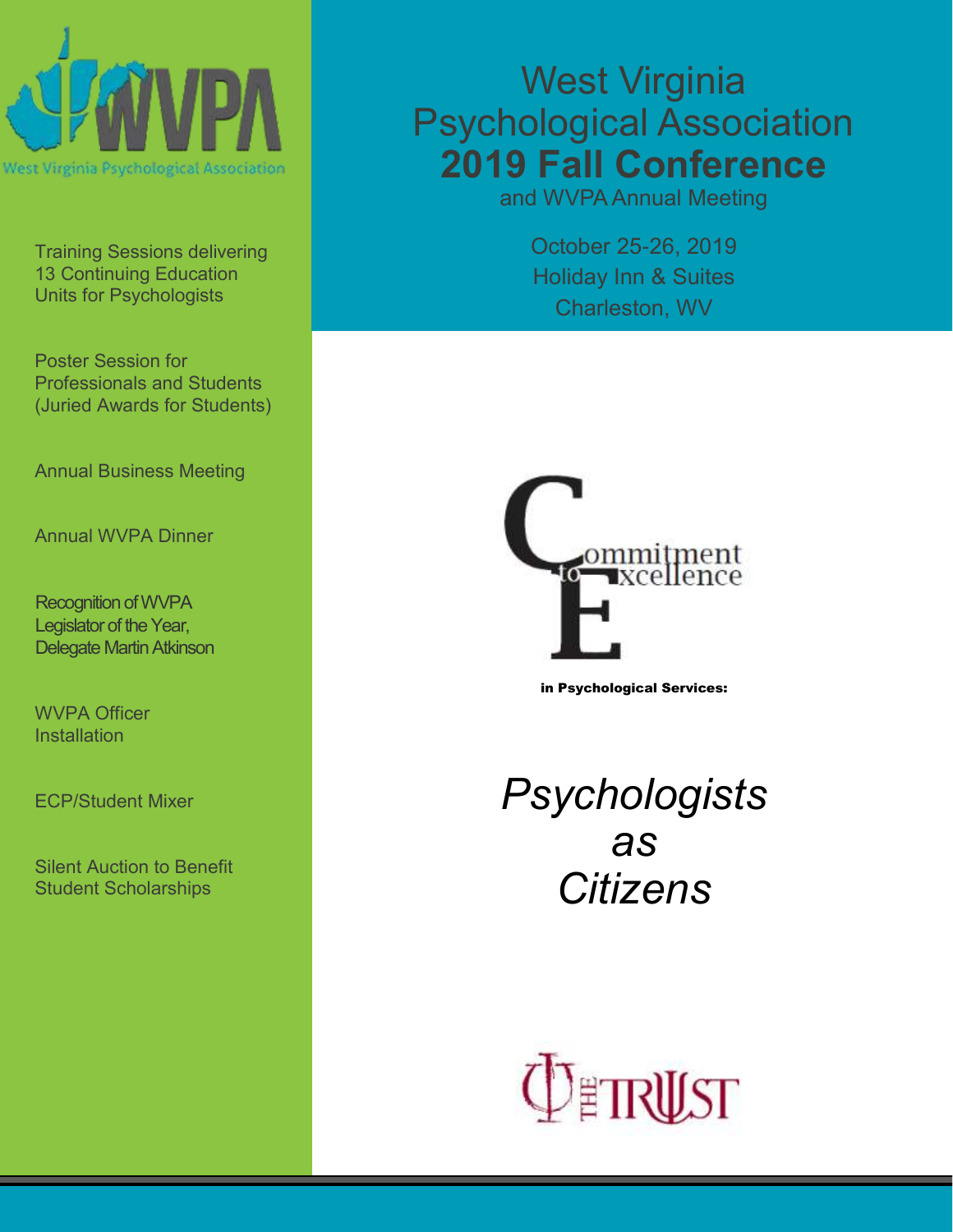# **Conference Schedule at a Glance**

# **Friday, October 25, 2019**

**Registration & Exhibit Area Open** 7:00AM - 3:00 PM

**Continental Breakfast**  7:00AM - 8:00 AM

**Session A**: *Keynote Address: Expanding our Impact: Developing and Contributing as a* Citizen Psychologist 8:00 AM - 9:00 AM (1 CE)

**Session B**: *Building Wellness Communities in an Opioid Crisis: How Psychologists Can Give Back to Their Communities*  9:00 AM - 10:30 AM (1.5 CE)

**Session C:** *An Integrative Systems Approach to Working with "High Risk" Populations*  9:00 AM - 10:30 AM (1.5 CE)

**Refreshment break** 10:30 AM - 10:45 AM

**Session D:** *Psychologists and the Legal World: Untangling the Web and Joining the Fray* 10:45 AM - 12:15 PM (1.5 CE)

**Session E:** *Treating the Community: An ECP Perspective* 10:45 AM - 12:15 PM (1.5 CE)

**Luncheon and WVPA Business Meeting**  12:15 PM - 1:30 PM

**Session F**: *Oops, We Did It Again: Past and Present Psychological Missteps as the Background for Consideration of Ethical Practice*  1:30 PM - 4:45 PM (3 Ethics CE)

**Session G:** *Mentorship in Psychology: Facilitating Professional Development, Competence, and Ethical Practice* 1:30 PM – 4:45 PM (3 Ethics CE)

**Refreshment break**  3:00 PM - 3:15 PM

**Poster Session and Cash Bar Reception** 5:00 PM - 6:00 PM

**Silent Auction to Benefit Student Scholarships**  3:00 PM - 6:00 PM

**WVPA Annual Dinner, Awards, and Officer Installation** 6:00 PM – 8:00 PM

**ECP/Student Mixer to follow**

# **Saturday, October 26, 2019**

**Registration**  7:30 AM - 12:00 PM

**Continental Breakfast**  7:30 AM - 8:30 AM

**Exhibit Area Open**  7:30 AM - 3:00 PM

**Session H**: *Clinical Tools in a Non-Traditional Setting* 8:30 AM – 12:00 PM (3.0 CE)

**Refreshment break** 10:00 AM - 10:30 AM

**Lunch**  12:00 PM - 1:00 PM

**Session I**: *Partnering with PRIDE: Increasing Transgender Visibility through Consultation* 1:00 PM - 2:30 PM (1.5 CE)

**Refreshment break**  2:30 PM - 3:00 PM

**Session J**: *Do Ask, Do Tell: What You Should Know About LGBT Veterans* 3:00 PM - 4:30 PM (1.5 Veterans CE)

**Conference adjourns 4:30 PM** 

**13 hours of APA Approved Continuing Education for psychologists are offered.**

**Thank you for attending the WVPA Fall 2019 Conference! Please make plans to join us in Charleston for our Spring educational event in 2020. Further details to follow!**

**Please register online at www.wvpsychology.org**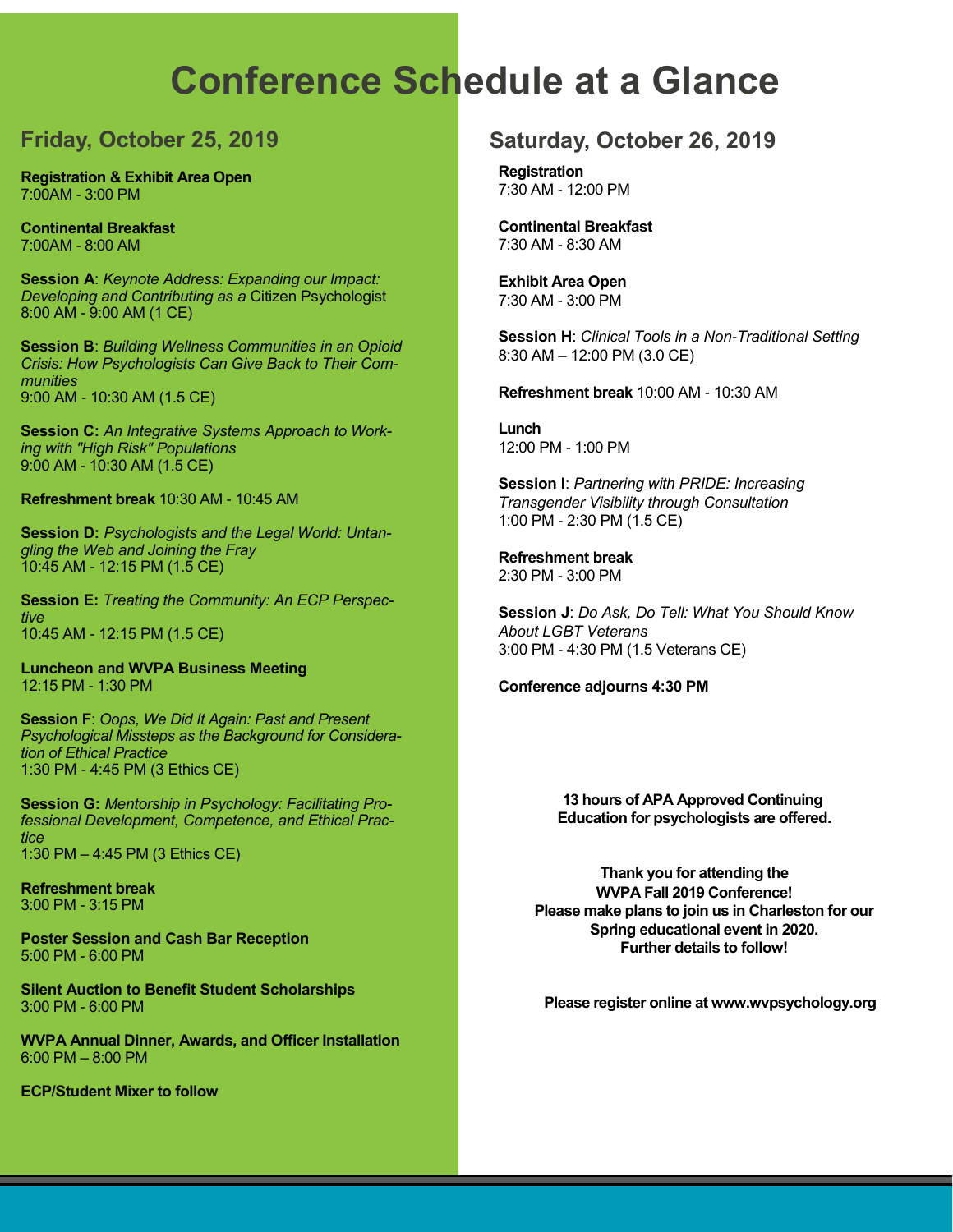### **Friday, October 25th Session A Keynote Address: Expanding our Impact: Developing and Contributing as a** *Citizen Psychologist*

Introductory Level - 1 CE Emily Selby-Nelson, Psy.D.

The APA has charged psychologists with the challenge to develop as "Citizen Psychologists" by exploring and evolving their personal and professional identities and behaviors to champion efforts that strive to impact communities at risk and in need. This task extends beyond our existing expectation to offer quality, evidence-based services to individuals in need. "Citizen Psychologists are leaders who, through public service, volunteerism, and other strategic roles, bring our science and expertise to bear on today's challenges in an effort to improve the lives of all" (APA, 2018). This session will provide insight into what it means to be a Citizen Psychologist, share details of APA's Citizen Psychologist Initiative, offer guidance in training future psychologists to be Citizen Psychologists, and offer ideas for integrating these skills and concepts into one's personal and professional life to improve the lives of West Virginians, especially those most in need.

By the end of the session, participants should be able to: Describe how psychologists' training and skill set can be

used to effectively intervene at the community level; List the competencies of the 2018 APA Citizen Psychologist training module;

Create ways to apply Citizen Psychologist competencies to their own practice.

#### **Session B**

# **Building Wellness Communities in an Opioid Crisis: How Psychologists Can Give Back to Their Communities**

Intermediate Level - 1.5 CE Don Worth, PhD

This presentation offers a helpful perspective to mental illness and substance abuse, and tools that can empower and enable patients to build their own communities of wellness. While helping patients, these tools also provide an avenue for psychologists to be good citizens in their communities by creating a ripple effect of wellness that benefits all in the community.

By the end of the session, participants should be able to: Describe how opioids, other substances, screen time,

etc. interfere with relationship quality and effect mental illness;

Describe how community development positively effects mental wellness;

Describe the Worth Wellness Paradigm and how patients can use to develop communities of wellness.

# **Our Presenters**

### **Brittany Canady, PhD, ABPP**

Dr. Canady completed her Ph.D. in Clinical Psychology at the University of Houston. She attended clinical internship and postdoctoral fellowship in Adult Clinical/Behavioral Medicine at Geisinger Medical Center. Dr. Canady has achieved Board Certification in Clinical Health Psychology. She is currently employed as an Assistant Professor in the Department of Psychology at Marshall University, where she teaches a range of courses in clinical and health psychology at both graduate and undergraduate levels.

## **Megan Green, PsyD**

Dr. Megan Green has been employed by the Department of Veterans' Affairs since 2007 and originally served as a treatment provider for veterans with comorbid trauma-related and substance use disorders. She has been employed as a fulltime compensation and pension examiner since 2010. She completes preemployment, annual health-monitoring, and fitness-forduty evaluations for VA police officers and supervises assessment practicum for Marshall University students and the compensation and pension internship rotation for pre-doctoral interns. She is an adjunct faculty member at Marshall University and has taught undergraduate and graduate-level abnormal psychology courses. She has been the sole proprietor of a private forensic psychology practice in eastern Kentucky since 2010 and has completed thousands of consultative examinations for the Social Security Administration. She performs Social Security disability, worker's compensation, and personal injury evaluations for attorneys. She has been employed at Hudson Forensic Psychology since 2017 and performs parental fitness evaluations and examinations of decision-making capacity. She has been qualified as an expert witness in judicial circuits within West Virginia.

#### **Clifton Hudson, PhD**

Dr. Clifton Hudson is the sole proprietor of Hudson Forensic. He started his mental health career in 1997 as a sex offender treatment provider. As a forensic evaluator within the VA system, Dr. Hudson has performed thousands of disability evaluations involving post-traumatic stress disorder and other service-related mental health issues. In his private forensic work, Dr. Hudson has performed evaluations of criminal competency and responsibility, sex offender and other violence risk, civil injury, parental fitness, fitness for duty, a variety of disabilities, and various other forensic issues. He has served as a trial consultant and expert witness for the U.S. Attorney's Office for the Northern District of West Virginia; performed evaluations for the Federal Public Defender for the Southern District of West Virginia, various county prosecutors and public defender agencies, and numerous private attorneys; and been qualified as an expert witness in civil and criminal proceedings in multiple judicial circuits within West Virginia and Kentucky, as well as in federal court. He was appointed as an adjunct faculty member at Marshall University and has helped provide clinical training to many of their students.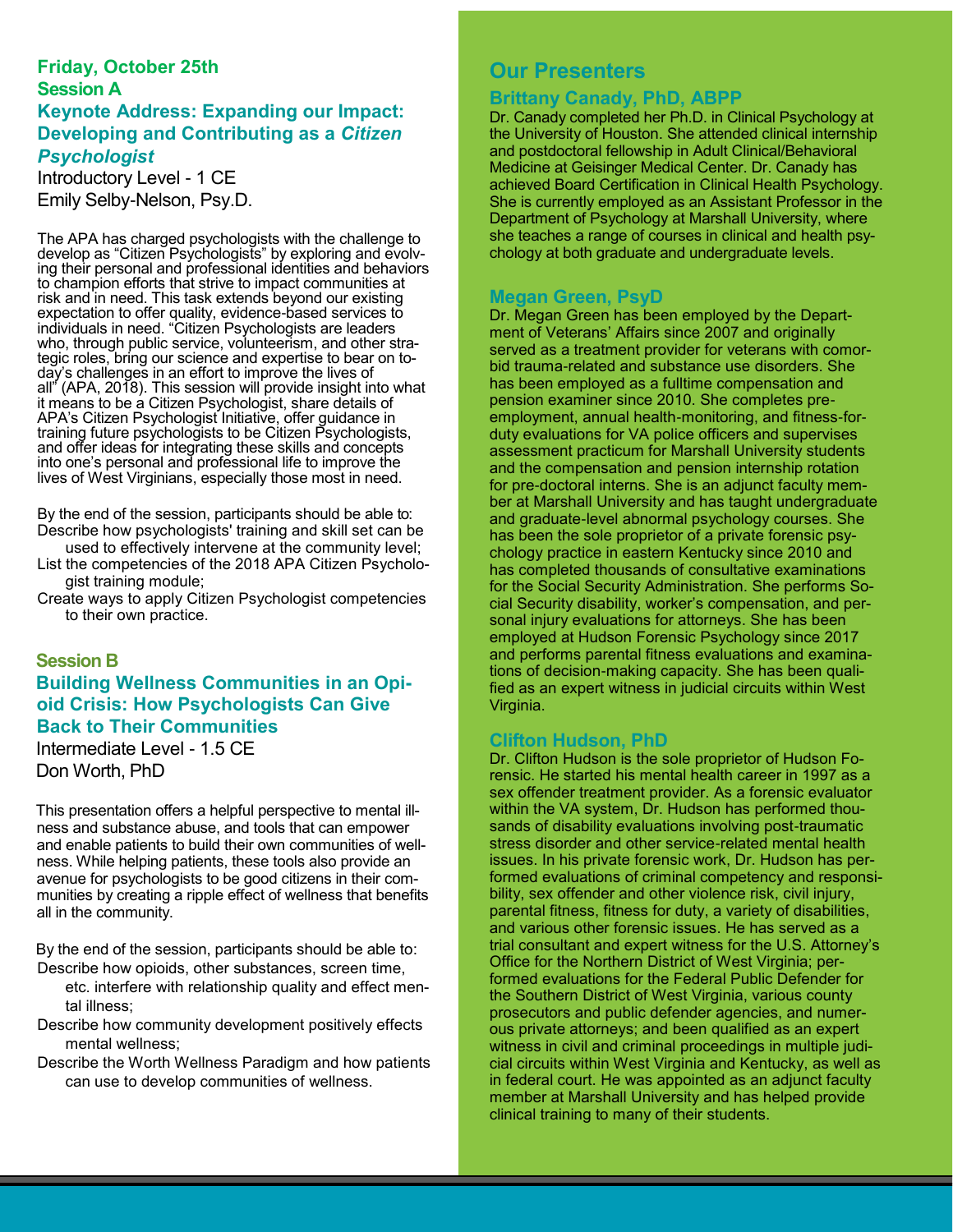# **Our Presenters (continued)**

#### **Jaclyn Pierick, MA**

Jackie Pierick, MA earned a Bachelor of Arts in Psychological Science from Arizona State University and a Master of Arts in Clinical Psychology from the Arizona School of Professional Psychology. She is currently enrolled in the Doctor of Psychology (PsyD) program at The Chicago School of Professional Psychology and completing her internship at the Hershel "Woody" Williams VA Medical Center in Huntington, WV. She is currently training in providing general mental health, pain psychology, and LGBT healthcare to Veterans. Previous clinical experiences include working with adults with substance use disorders (SUD) and trauma-related disorders, and these remain areas of clinical interest for Ms. Pierick.

#### **Jennifer Powell, JD**

Jennifer Powell is the Director of the Center for Law and Public Service at WVU College of Law. She has served in this role since March of 2013. She previously served as the Assistant Dean for Career Services from 2004-2013. Ms. Powell is a member of the West Virginia State Bar. She earned her J.D. from the West Virginia University College of Law in 1997, an M.S.W. from West Virginia University in 1992, and a B.A. in English from West Virginia University in 1988. Prior to working at the College of Law, Ms. Powell worked as an Application Consultant for LexisNexis, served as a prevention educator and community fundraiser for Caritas House (a local HIV/AIDS service organization) and practiced law with Regina Charon's Law Offices.

#### **Shelia Robinett, PsyD**

Dr. Robinett earned a BA in Psychology & Sociology from Concord University, and a MA and PsyD from Marshall University. She is employed at the Hershel "Woody" Williams VAMC in Huntington, WV as the LGBT Veteran Care Coordinator and Pain Psychologist. Dr. Robinett's specialties include conducting pre -cross sex hormone and pre-surgical psychological assessments and providing psychotherapy for the treatment of Gender Dysphoria. She is Adjunct Clinical Faculty for the Marshall University Department of Psychology and serves as training faculty for the Doctoral Internship in Professional Psychology at the VAMC.

## **Session C An Integrative Systems Approach to Working with "High Risk" Populations** Intermediate Level - 1.5 CE Robert L. Roff, PhD

"High Risk" clients have significant deficits in Core Developmental skills (e.g., Trust, Safety, Mood Regulation, Impulse Control, Ability to Delay Gratification, Boundaries, Hope, Spirituality), which usually are related to difficulties with early Attachment and relationships. Through didactic presentation and question-led group conversation, this workshop will explore this common denominator as well as how our, and/or our agencies' expectations can make it more difficult for ourselves and our clients. We often wrongly assume that clients have adequate competence in Core Developmental Skills in adulthood, which can result in both Psychologists and clients experiencing frustration. By changing our expectations and perspective, Psychologists can see progress that is often missed, reducing our frustration and making it easier to help clients with Core Developmental and other Skills, which can even lead them to help others with similar difficulties in the future (i.e., Pay it Forward). This workshop will also explore how Psychologists can network with those in other helping professions, who often spend more time with the clients than we do, so that we can function better as a more efficient Integrated System or treatment team. Therefore, we can identify problems and potential solutions earlier, help clients trust us more as Psychologists and engage/remain in treatment, and potentially save money and resources for our communities.

By the end of the session, participants should be able to:

- Critique their definitions of success, including expectations and goals for treatment, and identify any that may not fit with High Risk clients;
- Describe Core Developmental Skill deficits of most "High Risk" clients, and how they factor into their multiple personal problems, diagnoses, and various difficulties that have in their everyday functioning;
- Utilize the discussed concepts and interventions to focus more on prevention and will assess client progress that previously might have been missed, thereby decreasing the chances of burnout, increasing client willingness for treatment and saving community resources;
- Apply concepts and techniques in working with other helping professions (i.e., develop a more efficient external system), in order to increase the likelihood of "High Risk" individuals being more willing to enter and/or remain in treatment, and discuss examples of how clients can "Pay It Forward" and help others in the future.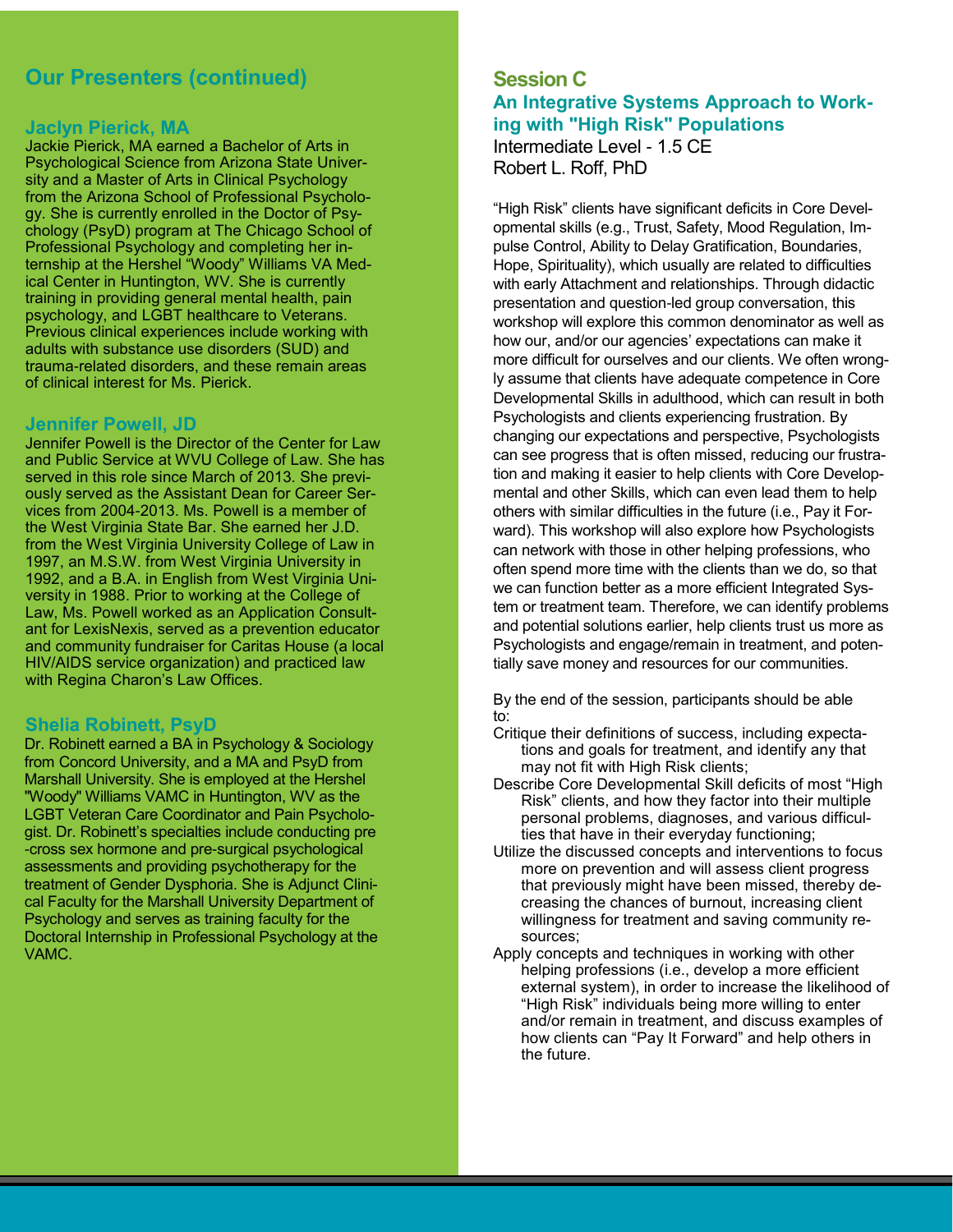## **Session D Psychologists and the Legal World: Untangling the Web and Joining the Fray**

Introductory Level - 1.5 CE Sandra Walls, MA & Jennifer Powell, JD

The presentation will focus on the legal community's need for psychologists, both from a professional standpoint as well as a from a community service standpoint. Specific areas of the law underserved by in-state psychologists will be discussed, including how these shortages are often perpetuated by misconceptions within the psychological community. A brief overview of the various legal processes will be discussed, and the role psychologists can play in helping these underserved populations. In addition, the presentation will cover legal client issues that may arise in clinical settings, and what legal resources/organizations are available to assist clients. Lastly, the presentation will focus on the importance of community engagement and ways in which psychologist can use their unique skills to create healthier communities.

By the end of the session, participants should be able to:

- List areas of the law that are underserved by instate psychologists and identify misconceptions and other factors that contribute to these shortages;
- Discuss how their unique skills can contribute to the well-being of individuals involved in the legal system;
- Describe in-state legal organizations and clinics and the areas of law each serve, in order to assist clients facing legal issues that may negatively impact their psychological wellbeing;
- Describe ways in which psychologists can contribute to the community at large and list organizations that can benefit from voluntary service, with a specific focus on CASA;
- List barriers that have isolated psychologists and ways to overcome these barriers to foster inclusivity between psychology, other professions/disciplines, and as a result the community as a whole.

# **Our Presenters (continued)**

#### **Robert L. Roff, PhD**

Dr. Roff is a Licensed Clinical Psychologist in West Virginia and Pennsylvania who received his Ph.D from United States International (Alliant) University in 1994. Dr. Roff developed a specialization in Developmental Trauma/Neglect during 25 years with the Federal Bureau of Prisons. Since retiring in 2014, he has integrated findings from Neuroscience and Attachment into his work and is now utilizing a Complex Systems model containing multiple self-states or subsystems, which many modern and historical researchers/clinicians have used in the areas of Trauma and Dissociation. Dr. Roff was a Volunteer Clinical Psychologist at Milan Puskar Health Right (MPHR) in Morgantown, WV. From February 2015 to July of 2018, and an Assistant Professor at West Liberty University near Wheeling WV during the 2018-19 academic year. He presented at WVPA in the Fall of 2016 and has been a member of the WVPA Child Abuse Joint Task Force since May of 2019.

#### **Emily Selby-Nelson, PsyD**

Dr. Selby-Nelson is a licensed doctoral psychologist working at Cabin Creek Health Systems (CCHS), a Federally Qualified Health Center serving rural and underserved communities across Kanawha County. At CCHS, she serves as the Director of Behavioral Health and provides integrated behavioral health services to typically underserved patients at the Sissonville Health Center, a rural integrated primary care clinic. Dr. Selby-Nelson also educates and trains learners in the area of rural integrated care practice as clinical assistant faculty at WVU-SOM-Charleston Dept. of BMed and Psychiatry, and at Marshall University's PsyD Program. Dr. Selby-Nelson's scholarly, advocacy, and leadership activities support her mission of advancing the field's awareness of the issues facing individuals in rural and underserved areas and individuals experiencing poverty.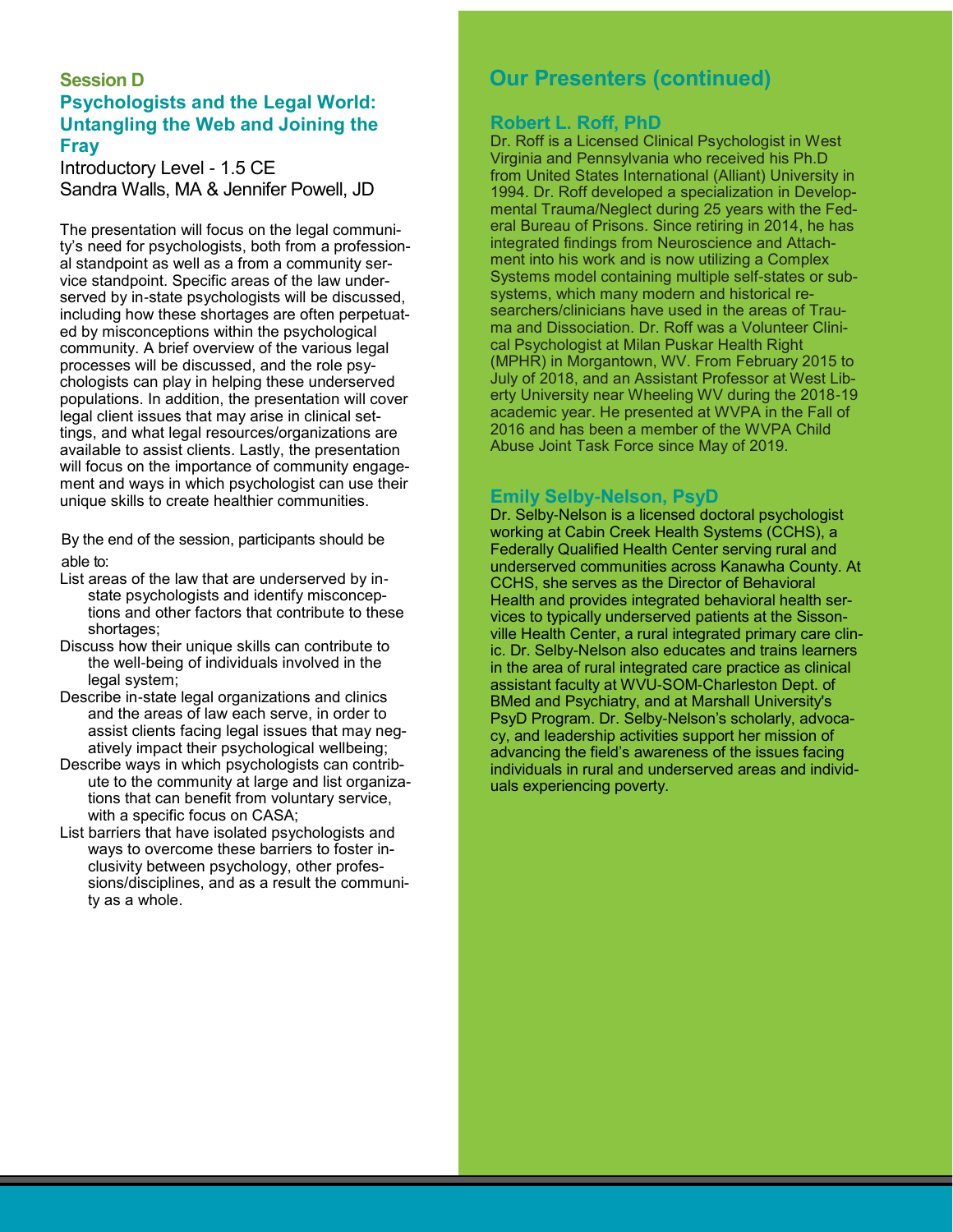# **Our Presenters (continued)**

#### **Natasha Stone, BA**

Natasha is a 2017 graduate of West Virginia University's Eberly College of Arts and Sciences, with a bachelor's degree in Women's and Gender Studies. Prior to joining the Fairness West Virginia staff, Natasha was an intern with United Food and Commercial Workers Union Local 400. She also has written about the labor movement, gender and politics for various publications. As the transgender visibility organizer, Natasha is working with the state's medical and education professionals to increase representation and level of care for the transgender community.

#### **Michael S. Stinnett, PsyD**

Dr. Michael S. Stinnett is a Kentucky native who has made West Virginia home for more than 20 years. He received his Doctor of Psychology degree from Marshall University and completed pre- and post-doctoral training at the Joan C. Edwards School of Medicine Department of Psychiatry and Behavioral Medicine in Huntington, WV. Dr. Stinnett has broad clinical experience in outpatient, inpatient, and residential treatment settings. He was intensively trained in Dialectical Behavior Therapy by The Linehan Institute and is a certified Juvenile Sexual Offender Treatment Provider. Dr. Stinnett was appointed as an Adjunct Instructor at Marshall University from 2010-2015 and a Clinical Instructor from 2016-2019. He is currently employed as a licensed psychologist at PSIMED. Dr. Stinnett is an active member in his community and holds positions on many boards and committees as well as maintaining membership in several associations. He is the Chair of the West Virginia Psychological Association's Membership Committee; a member of the West Virginia Psychological Association's Association Management Committee; a mentor with the Marshall University President's Commission on Diversity, Equity, & Inclusion, LGBTQ+ Alumni Mentor Program; and a member of the Huntington, WV Mayor's Committee on Diversity and Inclusion. Dr. Stinnett is a clinical associate member of the Association for the Treatment of Sexual Abusers, and a member of the West Virginia Psychological Association and the American Psychological Association.

#### **Jake Van Horn, PsyD**

Jake VanHorn, Psy.D. is a native West Virginian and received his Psy.D. from Marshall University in 2017. He completed his Internship at the Appalachian Psychology Internship: Woodland Centers Inc., Gallipolis OH, and a Post-Doctoral Year with Cabin Creek Health Systems (CCHS), in Kanawha County, WV focusing on Integrated Primary Care (IPC) in underserved communities. Dr. VanHorn works at the CCHS: Sunnyside Health Center located inside the Kanawha-Charleston Health Department, using behavioral health principals to bolster access to extremely underserved and sensitive populations. In addition Dr. VanHorn is the Lead Clinician of Sunnyside Health Center, provides workforce development as Central Counties, WV AHEC, Center Director, and coordi-

# **Session E Treating the Community: An ECP Perspective**

Introductory Level – 1.5 CE Jake VanHorn, Psy.D.

Psychologists have been trained to treat behavioral health concerns from a variety of perspectives and modalities, across diverse populations. Psychologists utilize evidencebased treatments, tailor interventions to an individual or their symptomology, and are trained to conceptualize therapeutic samples to be characterized as one single identified patient or a group of homogenous patient members. However, psychologists are provided the tools necessary to effect meaningful change on the macro systems and communities of their patients, which are at risk of contributing to poor outcomes. This presentation will explore the adjustment of an Early Career Psychologist from the classroom, to the therapy room, to developing and implementing community interventions. This demonstration will include successes, challenges, and lessons learned.

By the end of the session, participants should be able to:

- Describe the transition from student to community psychologist, pitfalls, and advantages;
- List transferable skills from traditional therapy models to community intervention;
- Explain the basic benefits of community partnerships for systems and individuals they work with.

## **Session F**

# **Oops, We Did It Again: Past and Present Psychological Missteps as the Background for Consideration of Ethical Practice**  Introductory Level – 3 Ethics CE

Clifton Hudson, Ph.D. & Megan Green, Psy.D.

This workshop will explore major instances of iatrogenic harm and negative societal influence promulgated by the mental health professions, with consideration of how modern ethical practice or even more rigorous adherence to the standards of the time might have helped prevent such outcomes. It will also examine similar phenomena within the context of modern clinical practice, including problematic issues arising at the boundary between clinical and forensic psychology.

By the end of the session, participants should be able to:

Describe historical and recent instances of iatrogenic harm induced by the mental health professions;

- Discuss relevant modern ethical principles and how adherence to these principles might prevent such harm;
- Apply ethical principles to their own psychological practice.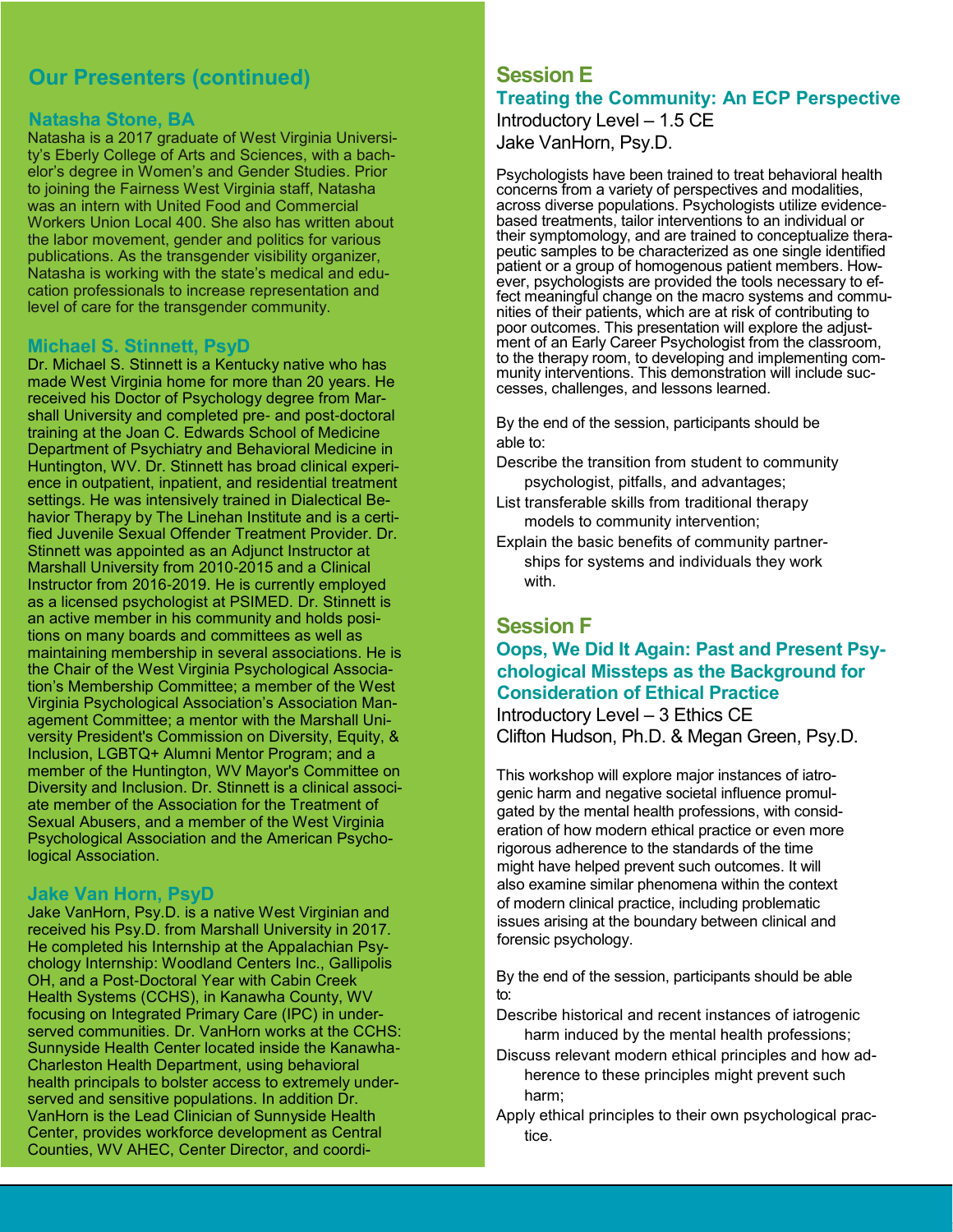## **Session G Mentorship in Psychology: Facilitating Professional Development, Competence, and Ethical Practice**

Introductory Level – 3 Ethics CE Brittany Canady, Ph.D., ABPP, Jenna Wallace, Psy.D., Chantel Weisenmuller, Ph.D.

Mentorship relationships are foundational to graduate training of psychologists; however, mentorship in the professional world can be difficult to establish and maintain, particularly for psychologists working in rural areas. The American Psychological Association (APA) encourages connections with a "constellation of mentors" to meet the various needs of psychologists and trainees, but oftentimes mentorship is loosely defined or a product of happenstance. Further, dynamics of the mentorship relationship between psychologists outside of the graduate school setting can be difficult to navigate, and this challenge is exacerbated by limited opportunities for training and discussion regarding this topic. This presentation will provide insight into various types of mentor-mentee relationships, increase awareness of the importance of mentorship for both early career and later career psychologists, discuss practical steps to establishing and maintaining valuable relationships, and explore common pitfalls and ethical considerations for psychologists in mentormentee relationships in West Virginia and other rural settings. Attendees will leave with practical steps toward achieving their mentorship goals, in addition to valuable resources on the topic. Group discussion will include ways to establish a useful mentorship program within WVPA.

By the end of the session, participants should be able to:

- Describe the different types of mentorship relationships and explain the importance of mentorship across settings;
- List ethical considerations in mentorship and avoid ethical pitfalls;
- Discuss the importance of professional mentorship for psychologists from underrepresented groups and in rural practice;
- Assess your personal mentorship style and needs, as a mentor and as a mentee;
- Design a personal plan for engagement with professional mentorship, as a mentor or as a mentee.

# **Our Presenters (continued)**

#### **Jenna Wallace, PsyD**

Dr. Wallace completed her Psy.D. in Clinical Psychology at Marshall University and her predoctoral internship at MetroHealth Medical Center. Following her postdoctoral training in pediatric primary care psychology at Valley Health Systems, she began her current role as Assistant Professor and Pediatric Psychologist in the Departments of Pediatrics and Behavioral Medicine and Psychiatry at WVU School of Medicine. Dr. Wallace serves as the lead diagnostician at the WVU Medicine Children's Neurodevelopmental Center and is the WVPA Chair of the Committee on Early Career Psychologists. She is an active member in the Society of Developmental and Behavioral Pediatrics and the Association of Psychologists in Academic Health Centers.

#### **Sandra Walls, MA**

Sandra Walls is a licensed psychologist, and a second-year law student at West Virginia University College of Law. Prior to attending law school, Ms. Walls conducted hundreds of forensic evaluations for family and circuit courts throughout the state. She has presented at a number of conferences on the subject of abuse and neglect, including the West Virginia Court Improvement Program and the Annual West Virginia Guardian Ad Litem Conference. Ms. Walls is currently a member of the Public Interest Advocates and Lugar Trial Association at the College of Law. She completed a summer law fellowship at Mountain State Justice and currently serves as a Court Appointed Special Advocate for children involved in abuse and neglect proceedings.

## **Chantel Weisenmuller, PhD**

Dr. Weisenmuller completed her Ph.D. in Clinical Psychology at the University of Kentucky and her predoctoral internship at Nationwide Children's Hospital. She is an Assistant Professor and Director of Child Psychology in the Department of Behavioral Medicine and Psychiatry at WVU School of Medicine- Charleston Campus. Dr. Weisenmuller has also practiced as a licensed clinical psychologist in rural Appalachian communities, providing services to children, adolescents, adults, and families in outpatient, residential, correctional, and developmental center settings. She serves as the chair of the Colleague Assistance Program Committee for WVPA.

#### **Don Worth, PhD**

Dr. Worth has been practicing as a family therapist and psychologist for over 30 years in rural West Virginia. He and his wife, Neelam, operate the Family & Marital Counseling Center with offices in Weston and Clarksburg. Although research interests are in mindfulness meditation and ADHD, with the opioid crisis affecting so many in WV, he felt compelled to write a self-help guide to recovery that was recently published and available on Amazon.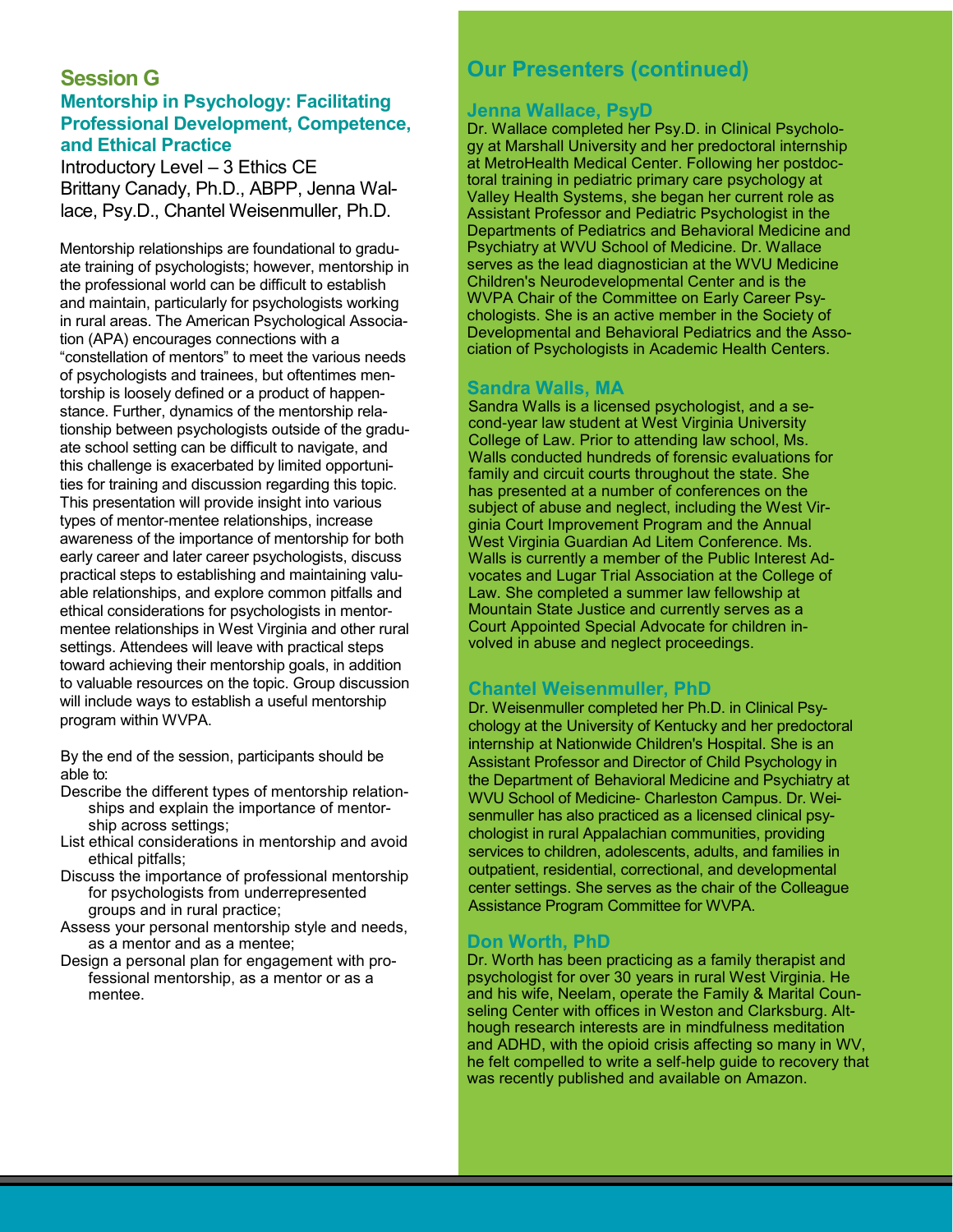# **Saturday, October 26th**

# **Session H**

**Clinical Tools in a Non-Traditional Setting**

Intermediate Level – 3 CE Greg Rodgers, M.A., Ava Roush, M.A., Michael S. Stinnett, Psy.D., Merideth Smith, Ph.D.

The role of a mental health professional in the correctional setting is continually expanding. Individuals with significant behavioral dysregulation often find themselves unprepared for a punitive setting and often experience poor outcomes and higher recidivism upon discharge from correctional settings. A Behavioral Health Unit (BHU) for women with behavioral dysregulation in a maximum-security facility was piloted within the West Virginia Division of Corrections and Rehabilitation. Therapeutic skills, such as Dialectical Behavior Therapy skills, were modified for use within a treatment-resistant setting including a non-traditional security, medical, and mental health multidisciplinary team. Panel members will present the clinical skills and tools used in the BHU and discuss effectiveness data collected to-date.

Suggestions for working collaboratively with other disciplines to contribute to client and community well-being will be made. As citizen psychologists, we are called to advocate for community members and the community as a whole, and to encourage community well-being. Citizen psychologists in community leadership positions are uniquely able to draw from psychological principles and science to benefit those reintegrating into our communities. Participants in this training will be encouraged to address systemic barriers faced by individuals reintegrating from a correctional environment.

By the end of the session, participants should be able to: Describe the use of skills training with women exhibit-

ing behavioral dysregulation;

- Explain psychological and institutional barriers to implementing effective treatment in treatment resistant settings;
- Utilize best practices in advocating for patients overcoming structural barriers to community life.

## **Session I Partnering with PRIDE: Increasing Transgender Visibility Through Consultation**

Introductory Level – 1.5 CE Shelia Robinett, Psy.D. & Natasha Stone, B.A.

Fairness WV estimates that roughly 60,000 (2.8%) adult West Virginians identify as LGBT. West Virginia has the highest percentage of youth who identify as transgender compared to any other state (1.04%) in the nation. In this session, Dr. Robinett will discuss strategies for partnering with civil rights advocacy organizations as an "expert" consultant in order to increase clinical and cultural competency, and LGBT visibility in underserved areas. Natasha Stone of Fairness WV will describe her role in increasing LGBT visibility via grant-funded trainings, and discuss policies, law, legislation (or lack thereof) affecting LGBT WV residents. She will also be available for a Q&A toward the end of the presentation.

By the end of the session, participants should be able to:

- List 3 ways psychologists can apply their training background to work with civil rights advocacy organizations;
- Describe the estimated prevalence of LGBT persons in West Virginia;
- Describe discrimination experienced by LGBT persons in West Virginia based on the presence or absence of policy and law.

## **Session J Do Ask, Do Tell: What You Should Know About LGBT Veterans**

Intermediate Level – 1.5 Veterans CE Shelia Robinett, Psy.D.& Jaclyn Pierick, M.A.

The exact number of LGBT Veterans is unknown because VHA demographic data-collection systems do not identify sexual orientation or gender identity. Based on the data that is accessible, an estimated 1 million LGB Americans are Veterans (~3%) and 65,000 active duty Service Members are gay or lesbian. There were an estimated 15,450 transgender Service Members on active duty as of 2014, and there are at least 134,000 transgender Veterans. In this session, participants will learn terminology related to sexual orientation and gender identity, demonstrate understanding of the standards of care and guidelines for practice with transgender and gender nonconforming populations, and become familiar with the psychologist's role on an interdisciplinary transgender healthcare team. The minority stress model and concept of intersectionality as it applies to LGBT Veterans will be discussed. Additionally, health disparities specific to and barriers experienced by LGBT Veterans will be explored, including suicidality.

By the end of the session, participants should be able to: Define, asses and differentiate between sex, gender,

- sexual orientation, sexual identity, gender nonconforming, transgender, intersex, transvestic disorder and gender dysphoria;
- Demonstrate and explain the WPATH: Standards of Care V7 and APA Guidelines for Practice with Transgender and GNC people;
- List the role and function of the behavioral health provider and prescriptive provider in a Transgender healthcare team, including interdisciplinary services applicable to Gender Dysphoric and/or Transgender individuals (gender affirming hormone therapy, gender affirming "top" and "bottom" surgeries, psychotherapy, etc.);
- Describe how the minority stress model and intersectionality apply to LGBT Veterans;
- Describe the estimated prevalence of, health disparities specific to, and barriers experienced by LGBT Veterans.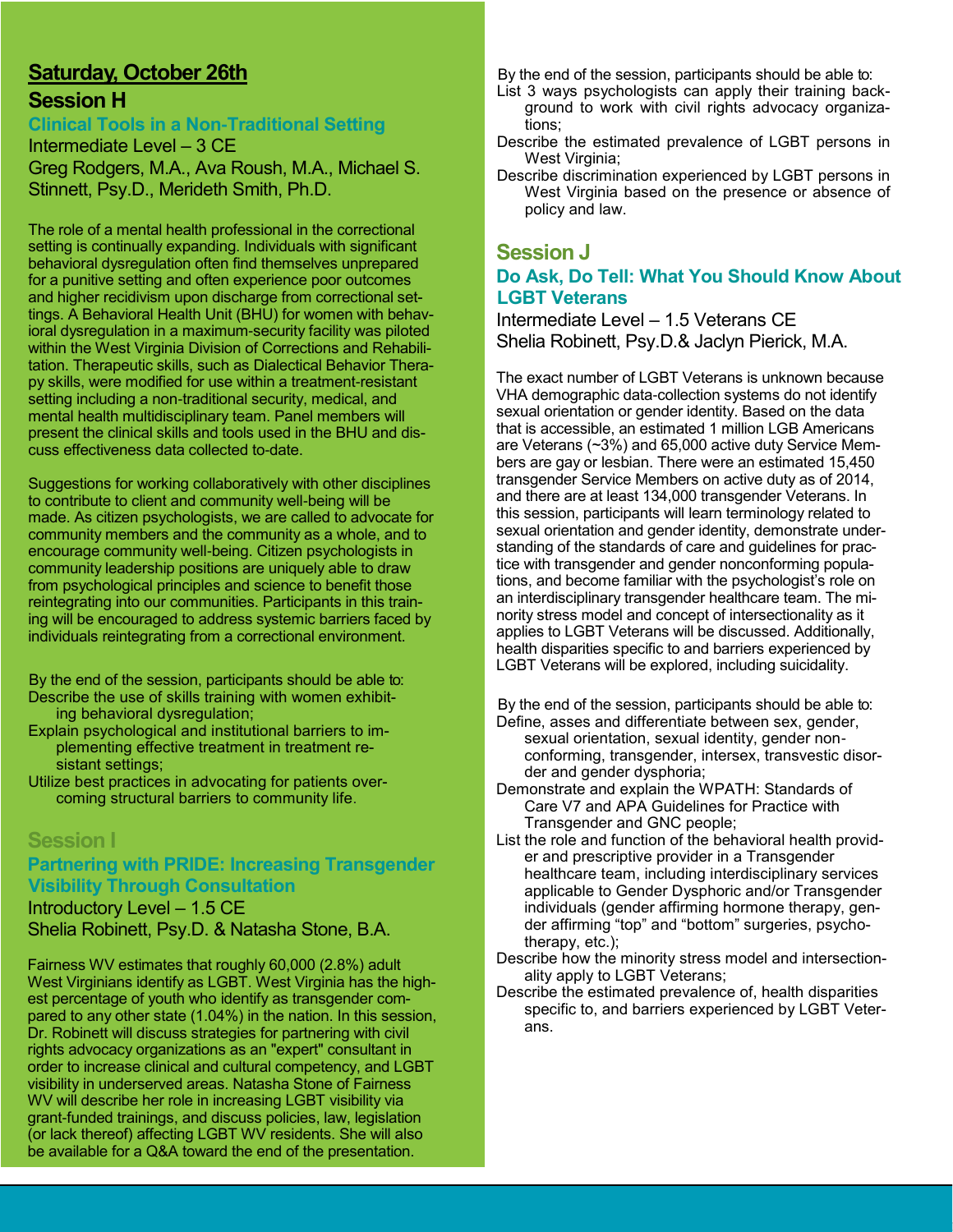# **CE Credits**

WVPA is approved by the American Psychological Association to sponsor continuing education for psychologists. APA Standards for awarding credit prohibits offering variable credit for partial workshop attendance. **Those arriving late or leaving a workshop early will not receive CE credit.**

Please allow time to sign-in for CE before each session is scheduled to begin.



*The West Virginia Psychological Association (WVPA) is approved by the American Psychological Association to sponsor continuing education for psychologists. WVPA maintains responsibility for this program and its contents.*

## **Silent Auction**

On Friday, WVPA will conduct a silent auction of gift baskets donated by our Board members, with all proceeds going to student scholarships to attend future WVPA training events.

We will place the items on display, along with bidding sheets for you to place your bid. To add some fun, we will ask you to register with a pseudonym to keep other bidders guessing.

Please plan to stop by & place a few bids to benefit our students and future psychologists!!

# **Cancellation Policy**

Registration is payable in full PRIOR to the event. Please pre-register prior to October 1 for the best rate. In the event of a cancellation prior to 72 hours before the event (by noon), all fees paid shall be re- funded except for a \$25 per person processing charge.

Cancellations less than 72 hours before (by noon) shall be subject to a processing charge of 50% of the published selected fee of the event registration to cover costs incurred in sponsoring the program.

# **Grievance Procedures**

The West Virginia Psychological Association (WVPA) is fully committed to conducting all activities in strict conformance with the American Psychological Association's Ethical Principles of Psychologists.

When a participant, either orally or in written format, files a complaint and expects action on the complaint, the following actions will be taken.

- 1. If the grievance concerns a speaker, the content presented by the speaker, or the style of presentation, the individual filing the grievance will be asked to put his/her comments in writing. The CE Chair will pass the comments to the speaker, assuring confidentiality of the grieved individual.
- 2. If the grievance concerns a workshop offering, its content, level of presentation, or the facilities in which the workshop was offered, the CE chair will mediate and will be the final arbitrator. If the participant requests action, the CE chair will: a. attempt to move the participant to another workshop or
	- b. provide a credit for a subsequent year's workshop or
	- c. provide a partial or full refund of the work shop fee. Actions 2b and 2c will require a written note documenting the grievance for record keeping purposes. The note need not be signed by the grieved individual.

3. If the grievance concerns a WVPA CE program, in a specific regard, the CE Chair will attempt to arbitrate.

Please contact WVPA Executive Director, Dr. Jocelyn Brown at info@wvpsychology.org to submit a complaint, or if you have additional questions.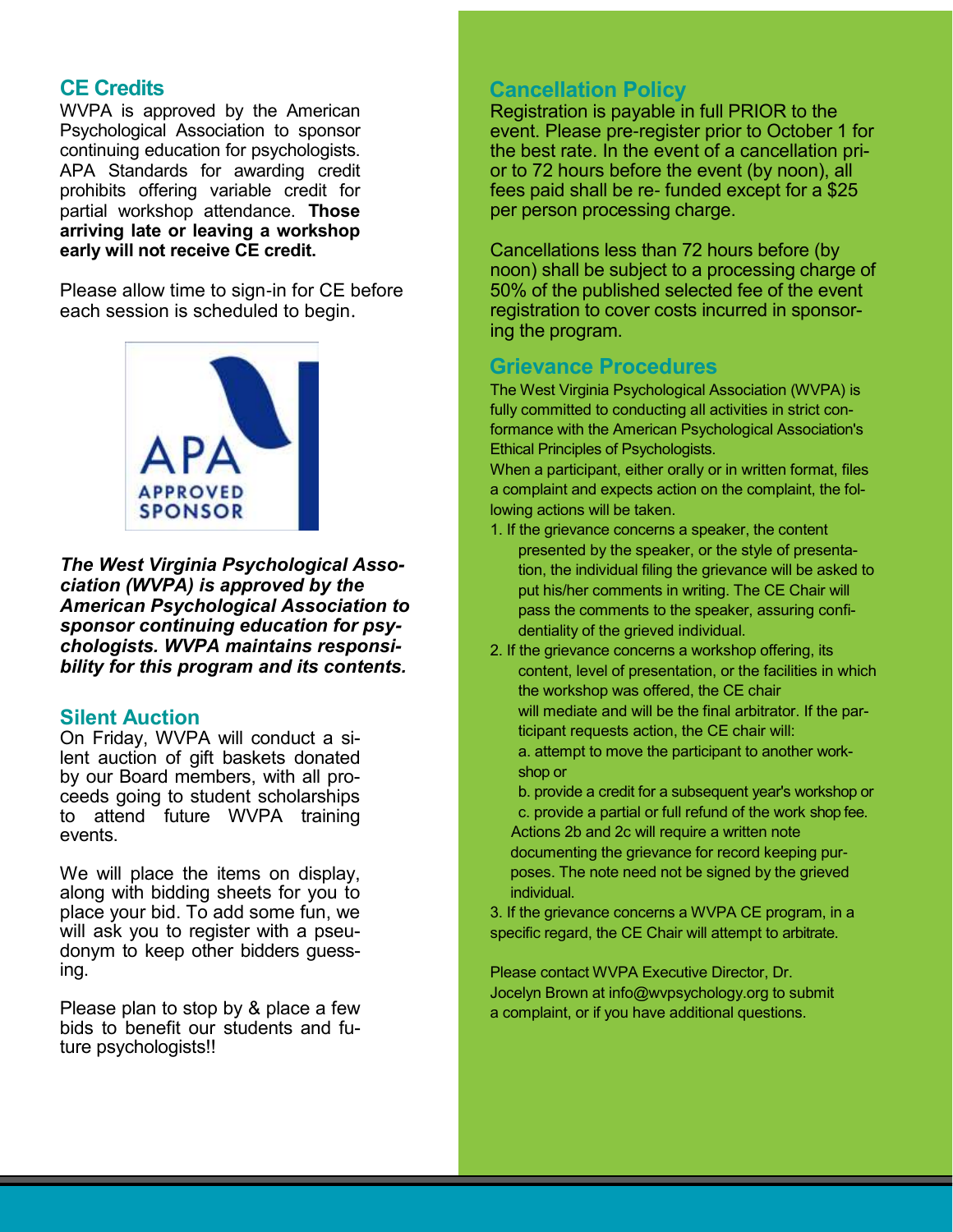# **Considerations**

Please turn off cell phones during workshops and leave the meeting room to answer calls.

- Please bring a sweater or light jacket, as it is often difficult to precisely control meeting room temperatures.
- To protect those with allergies, please avoid strong aftershave, cologne or perfume.
- Please be sure to visit with each exhibitor. They enhance our conference and are here to support WVPA.
- All attendees must be registered and should wear name badges at all WVPA scheduled conference events.

# **Please take note...**

# **Americans with Disabilities Act**

The West Virginia Psychological Association is committed to providing access and support to persons with unique needs who wish to participate in programs we sponsor. We will reasonably accommodate your request when it is made in advance. Persons with unique needs are encouraged to contact the WVPA Executive Director, Dr. Jocelyn Brown at info@wvpsychology.org by October 1, 2019

# **Conference & Lodging fees**

#### **Conference participants are responsible for making their own lodging arrangements.**

There is no WVPA room block for this conference. The following is a list of nearby hotels in South Charleston: Holiday Inn & Suites (conference site) (304) 744-4641

Fairfield Inn & Suites (304) 744-4444

Microtel Inn & Suites (304) 744-4900

## **Meals**

Included in the full conference registration fee are the following meals: two continental breakfasts, two lunches, four refreshment breaks, and one dinner.

# **Dietary Requests**

Special dietary requests for vegetarian or other special meals must be indicated on your registration form. Substitutions cannot be honored during meal functions. Please email or phone the WVPA office at 304 345-5805 if you have questions.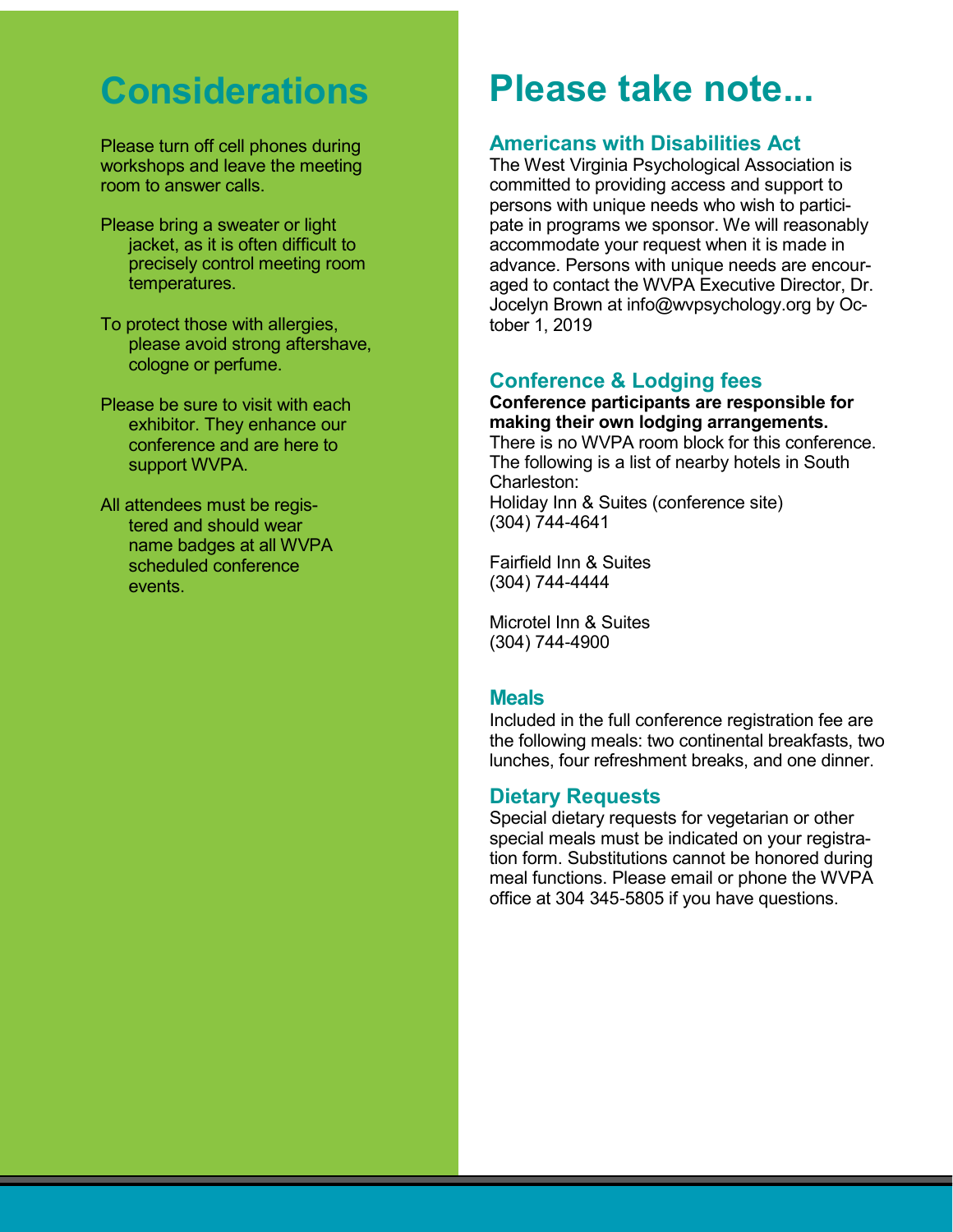# **WVPA Fall Conference Registration Fees**

### **Full Conference Registration**

(includes 13 CE hours/all events: two continental breakfasts, two lunches, four refreshment breaks, one dinner and all available handouts)

□ \$275 Conference rate □ \$199 WVPA Member discounted rate □ \$75 Student conference rate □ \$50 WVPA Student Member discounted rate □ \$130 Full guest registration and all meals

#### **Select ONE single day OR full registration.**

## **Friday ONLY – October 25**

□ \$170 Single day conference rate □ \$125 WVPA Member discounted rate □ \$50 Student single day conference rate **n \$30 WVPA Student Member discounted rate** □ \$90 Friday guest registration

## **Saturday ONLY – October 26**

□ \$170 Single day conference rate

- □ \$125 WVPA Member discounted rate
- □ \$50 Student single day conference rate
- □ \$30 WVPA Student Member discounted rate
- ⊓ \$90 Saturday guest registration

# **Late registration fees**

- □ \$25 Add to all registrations received after Oct. 1 and before October 18, 2019
- □ \$50 Add to all registrations received after October 18, 2019 and onsite at the conference

#### Total enclosed: \$\_\_\_\_\_\_\_\_\_\_\_\_

Make checks payable to:

WVPA PO Box 11599 Charleston, WV 25339

#### **Online Registration & Payment**

To register online & pay by credit card, please visit www.wvpsychology.org.

#### Confirmations:

All registered and paid attendees will receive an email confirmation of registered events.

#### Onsite Registrations:

A \$25 fee will be charged for registrations received after October 1, 2019. A \$50 fee will be charged for registrations received after October 18, 2019 and onsite. Please register by October 1, 2019 for the best rate. No phone or fax registration, please.

#### Cancellation policy:

Registration is payable in full prior to the conference. In the event of cancellation prior to 72 hours before the conference, all fees paid shall be refunded except for a \$25 per person processing charge. Cancellation less than 72 hours prior to the conference shall be subject to a charge equal to 50% of the published selected conference registration fee to cover costs incurred in sponsoring the program and speakers. Call 304-345- 5805 or email info@wvpsychology.org with questions.

Early Conference Registration ends October 1, 2019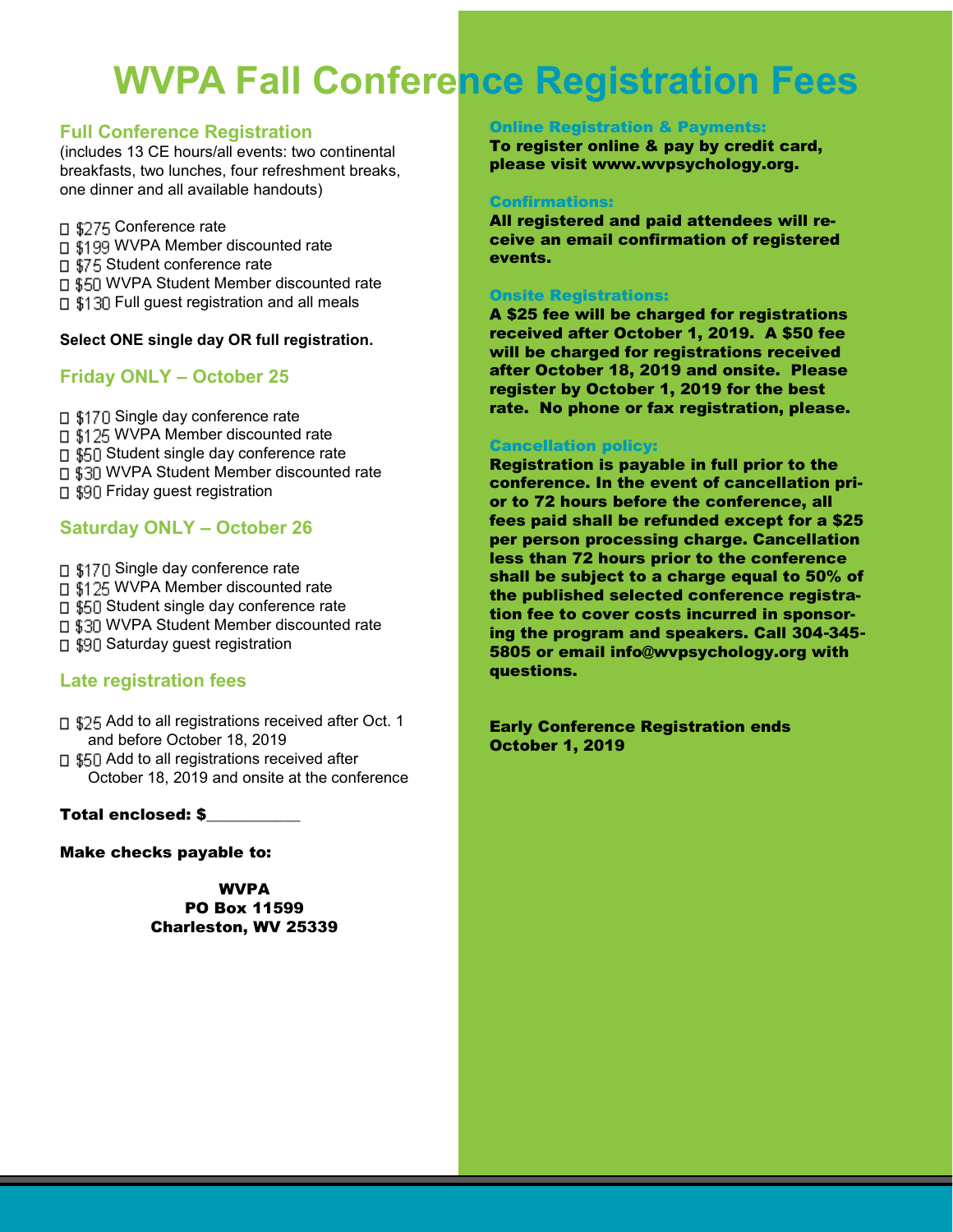# **WVPA Fall Conference Registration Form**

## (Fees listed on the previous page)

Your Name (as you would like it to appear on badge):

 $\mathcal{L}=\{1,2,3,4,5\}$  , where  $\mathcal{L}=\{1,2,3,4,5\}$  , where  $\mathcal{L}=\{1,2,3,4,5\}$ 

 $\mathcal{L}=\{1,2,3,4,5\}$  , where  $\mathcal{L}=\{1,2,3,4,5\}$  , where  $\mathcal{L}=\{1,2,3,4,5\}$ 

 $\mathcal{L}=\{1,2,3,4,5\}$  , where  $\mathcal{L}=\{1,2,3,4,5\}$  , where  $\mathcal{L}=\{1,2,3,4,5\}$ 

 $\mathcal{L}=\{1,2,3,4,5\}$  , where  $\mathcal{L}=\{1,2,3,4,5\}$  , where  $\mathcal{L}=\{1,2,3,4,5\}$ 

 $\mathcal{L}=\{1,2,3,4,5\}$  , where  $\mathcal{L}=\{1,2,3,4,5\}$  , where  $\mathcal{L}=\{1,2,3,4,5\}$ 

 $\mathcal{L}=\{1,2,3,4,5\}$  , where  $\mathcal{L}=\{1,2,3,4,5\}$  , where  $\mathcal{L}=\{1,2,3,4,5\}$ 

 $\mathcal{L}=\{1,2,3,4,5\}$  , where  $\mathcal{L}=\{1,2,3,4,5\}$  , where  $\mathcal{L}=\{1,2,3,4,5\}$ 

 $\mathcal{L}=\{1,2,3,4,5\}$  , where  $\mathcal{L}=\{1,2,3,4,5\}$  , where  $\mathcal{L}=\{1,2,3,4,5\}$ 

### Employer/Practice Name:

#### Address:

City, State, Zip:

#### Work Phone:

#### Email:

Guest/spouse name to appear on badge:

Please mark here if you require vegetarian meals.

**Join by Sept. 20 to get the member discount for the WVPA Fall Conference October 25-26, 2019**

Using the workshop descriptions as your guide, please indicate, by checking the box, the sessions you wish to attend. An accurate count of those attending conference functions is needed to ensure adequate handout materials, classroom comfort, and meal counts.

#### **Friday, October 25**

| 7:00AM - 8:00 AM             | <b>Breakfast</b> |   |  |
|------------------------------|------------------|---|--|
| 8:00 AM - 9:00 AM            | Session A        | п |  |
| Select either Session B or C |                  |   |  |
| 9:00 AM - 10:30 AM           | Session B        | п |  |
| 9:00 AM - 10:30 AM           | Session C        | п |  |
| Select either Session D or E |                  |   |  |
| 10:45 AM - 12:15 PM          | Session D        | п |  |
| 10:45 AM - 12:15 PM          | Session E        | п |  |
| 12:15 PM - 1:30 PM           | Luncheon         | п |  |
| Select either Session F or G |                  |   |  |
| 1:30 PM - 4:45 PM            | Session F        | п |  |
| $1:30$ PM $-4:45$ PM         | Session G        | п |  |
| $6:00$ PM $-8:00$ PM         | Dinner           | п |  |
|                              |                  |   |  |

### **Saturday, October 26**

| 7:30 AM - 8:30 AM     | <b>Breakfast</b> | П |
|-----------------------|------------------|---|
| $8:30$ AM $-12:00$ PM | Session H        | П |
| 12:00 PM - 1:00 PM    | Lunch            | П |
| 1:00 PM - 2:30 PM     | Session I        | П |
| 3:00 PM - 4:30 PM     | Session J        | П |
|                       |                  |   |